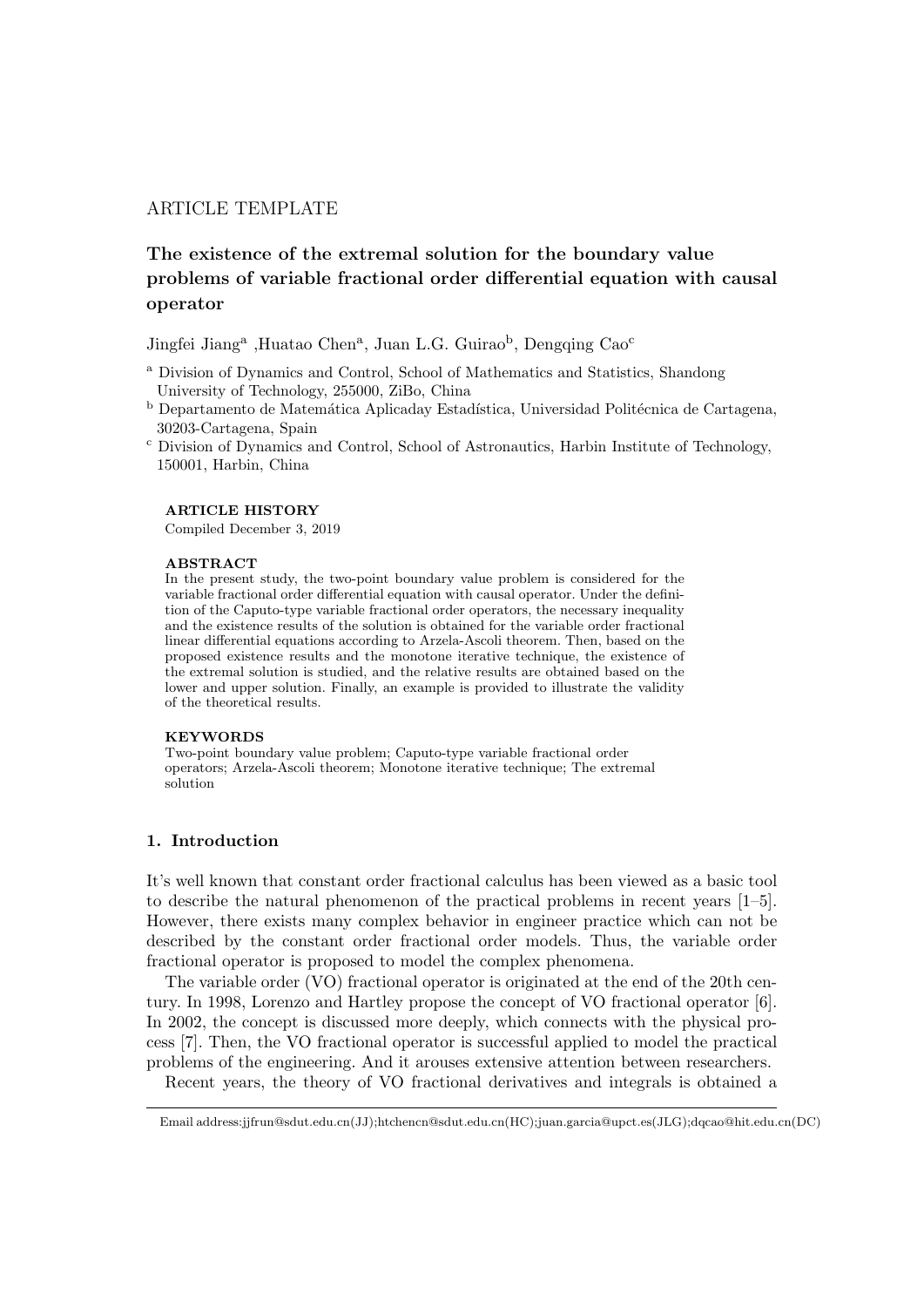wide of study, but it's still in the infancy at present. At the turn of the century, it is used to simulate the temporal or spatial correlation phenomena [8,9]. According to the concept which is put forward by Lorenzo and Hartley [6], the VO fractional operator is treated as a generalization of the constant order fractional operator  $[10, 11]$ . So far, there exists several definitions of VO fractional derivative which includes Riemann-Liouvile, Caputo, Marchaud [12], and Coimbra type fractional operator definition [13], each of which have a special meaning to meet the desired objectives [14, 15]. With the deepening of research, a series of research hotspots are emerging such as the existence, uniqueness of solutions of differential operators with variable fractional order.

In the past several decades, there exists several results on the existence of the solution for constant order fractional differential equation [16–25]. Moreover, the boundary value problem has become an important research topic in the area of constant order fractional differential equations. For example, Jiang et al [26] studied the twopoint boundary value problems for fractional differential equation with causal operator by lower and upper solution method and the monotone iterative technique. Shuqin Zhang [27] studied the nonlinear boundary value problem of a VO fractional differential equation, and obtained the existence result. Besides, Zhang [28] obtained the existence results of solutions for the boundary value problem based on the Schauder fixed point theorem. However, there few results on the boundary value problem of a VO differential equation with causal operator by monotone iterative technique. Motivated by this, we apply the monotone iterative technique to investigate boundary value problem of a VO fractional differential equation.

According to the definitions of the VO fractional operator, it's well known that the VO fractional operator is more complex than the constant order fractional operator. Because it's kernel is related to a variable exponent. Moreover, the VO fractional operator is irreversible, and thus the VO fractional differential equations can not be simply transformed into the equivalent Volterra integral equations. Thus, this requires that the research on the existence of solutions for VO fractional differential equations needs another methods.

The rest of paper is presented as follows: In section 2, some definitions and lemmas are listed. In section 3, The necessary inequality and the existence results of the solution are obtained for the VO fractional differential equation. Section 4 gives the theorem of the existence of extremal solution for the VO fractional differential equation. Section 5 illustrates an example to verify the the theoretical results.

In this paper, we consider the following system

$$
\begin{cases} G D_t^{q(t,s)} x(t) = (Qx)(t), t \in [0,T], \\ H(x(0), x(T)) = 0. \end{cases}
$$
\n(1)

where  $0 < q_1 \leq q(t, s) \leq q_2 < 1$ .

## 2. Preliminaries

There exist many kinds of definitions for VO fractional derivative and integral [7], [14] and [29]. In this paper, the Caputo type definition is adopted due to its extensive application in engineering fields.

Definition 2.1. [7] The Caputo type definition of VO fractional integration is defined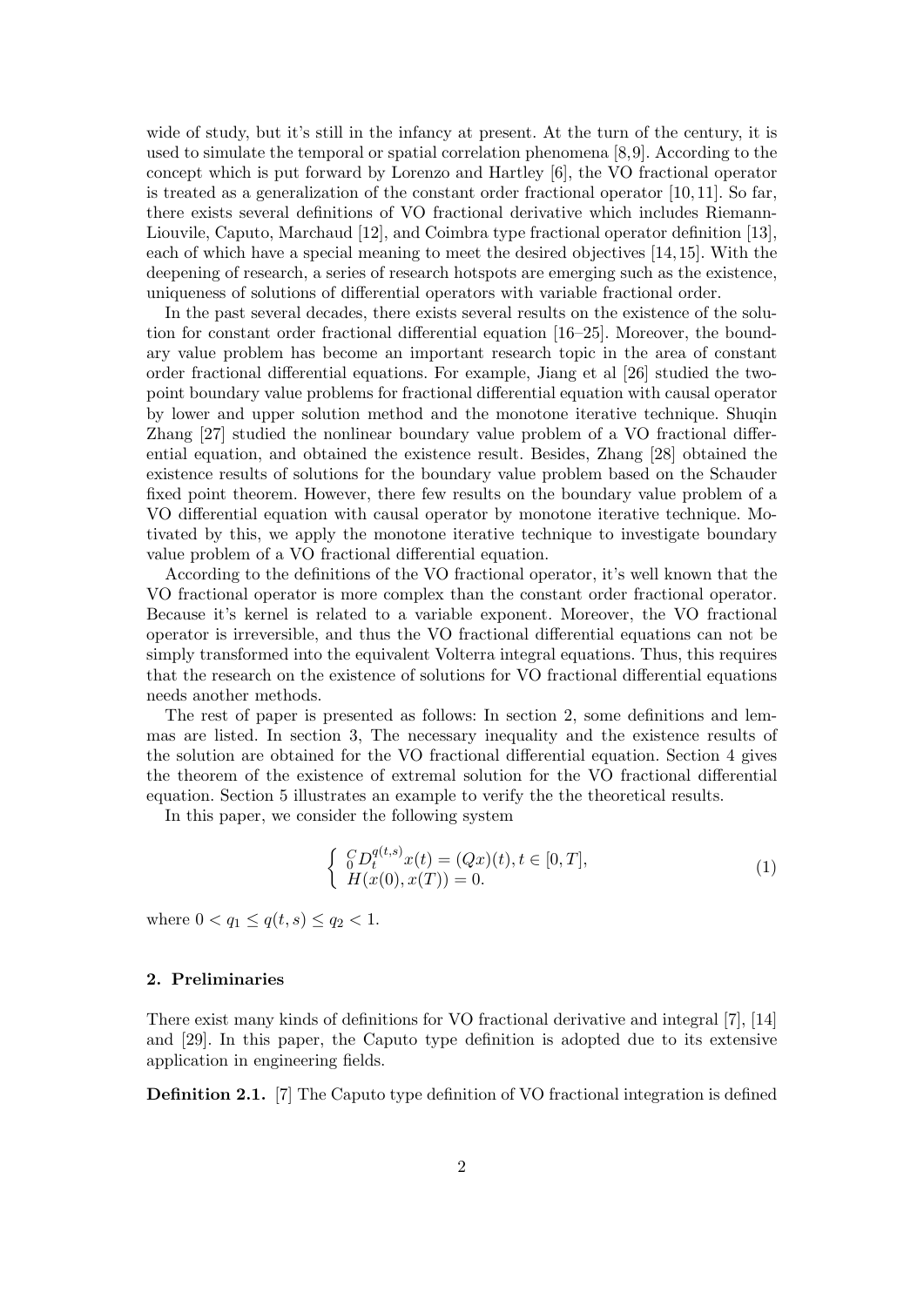as follows:

$$
I_t^{q(t,s)}x(t) = \frac{1}{\Gamma(q(t))} \int_0^t (t-s)^{q(t)-1} x(s)ds, 0 < q(t,s) < 1,\tag{2}
$$

where,  $\Gamma(\cdot)$  is the Gamma function,  $t \in [0, T]$ .

$$
I_t^{q(t,s)}x(t) = \int_0^t \frac{(t-s)^{q(t-s)-1}}{\Gamma(q(t-s))} x(s)ds, 0 < q(t,s) < 1, \ t \in [0,T],\tag{3}
$$

and

$$
I_t^{q(t,s)}x(t) = \int_0^t \frac{(t-s)^{q(s)-1}}{\Gamma(q(s))} x(s)ds, 0 < q(t,s) < 1, \ t \in [0,T],\tag{4}
$$

if the integration is point-wise defined.

Definition 2.2. [7] The Caputo type definition of VO fractional derivatives are defined if the integration is point-wise defined as follows:

$$
{}_0^C D_t^{q(t,s)} x(t) = \frac{1}{\Gamma(1-q(t))} \int_0^t (t-s)^{-q(t)} x'(s) ds, 0 < q(t,s) < 1,\tag{5}
$$

where,  $t \in [0, T]$ ,

$$
{}_0^C D_t^{q(t,s)} x(t) = \int_0^t \frac{(t-s)^{-q(t-s)}}{\Gamma(1-q(t-s))} x'(s)ds, 0 < q(t,s) < 1, \ t \in [0,T], \tag{6}
$$

and

$$
{}_0^C D_t^{q(t,s)} x(t) = \int_0^t \frac{(t-s)^{-q(s)}}{\Gamma(1-q(s))} x'(s) ds, 0 < q(t,s) < 1, \ t \in [0,T].
$$
 (7)

Due to the complex of the VO fractional operators, the VO fractional calculus  $D^{q(t,s)}$ ,  $I^{q(t,s)}$  do not satisfy the following property generally

$$
I^{p(t,s)}I^{q(t,s)} = I^{p(t,s)+q(t,s)}, \ D^{p(t,s)}I^{p(t,s)}f(t) = f(t). \tag{8}
$$

Thus, it requires more technique to deal with the boundary problem of VO fractional system.

**Definition 2.3.** [30] The operator  $Q: C([t_0, T), X) \to C([t_0, T), X)$  is said to be a causal operator if for each couple of elements  $u, v \in C([t_0, T), X)$  such that  $u(s) = v(s)$ for  $t_0 \leq s \leq t$ , the following equation holds

$$
(Qu)(s) = (Qv)(s) \quad for \ a.e. \ t_0 \le s \le t < T.
$$

Definition 2.4. The solution of the boundary value problem of VO fractional system (1) is defined by a function  $x \in C^1([0,T],\mathbb{R})$  which satisfies: (i)  ${}_0^C D_t^{q(t,s)} x(t) = (Qx)(t), t \in [0,T],$ (ii)  $H(x(0), x(T)) = 0$ .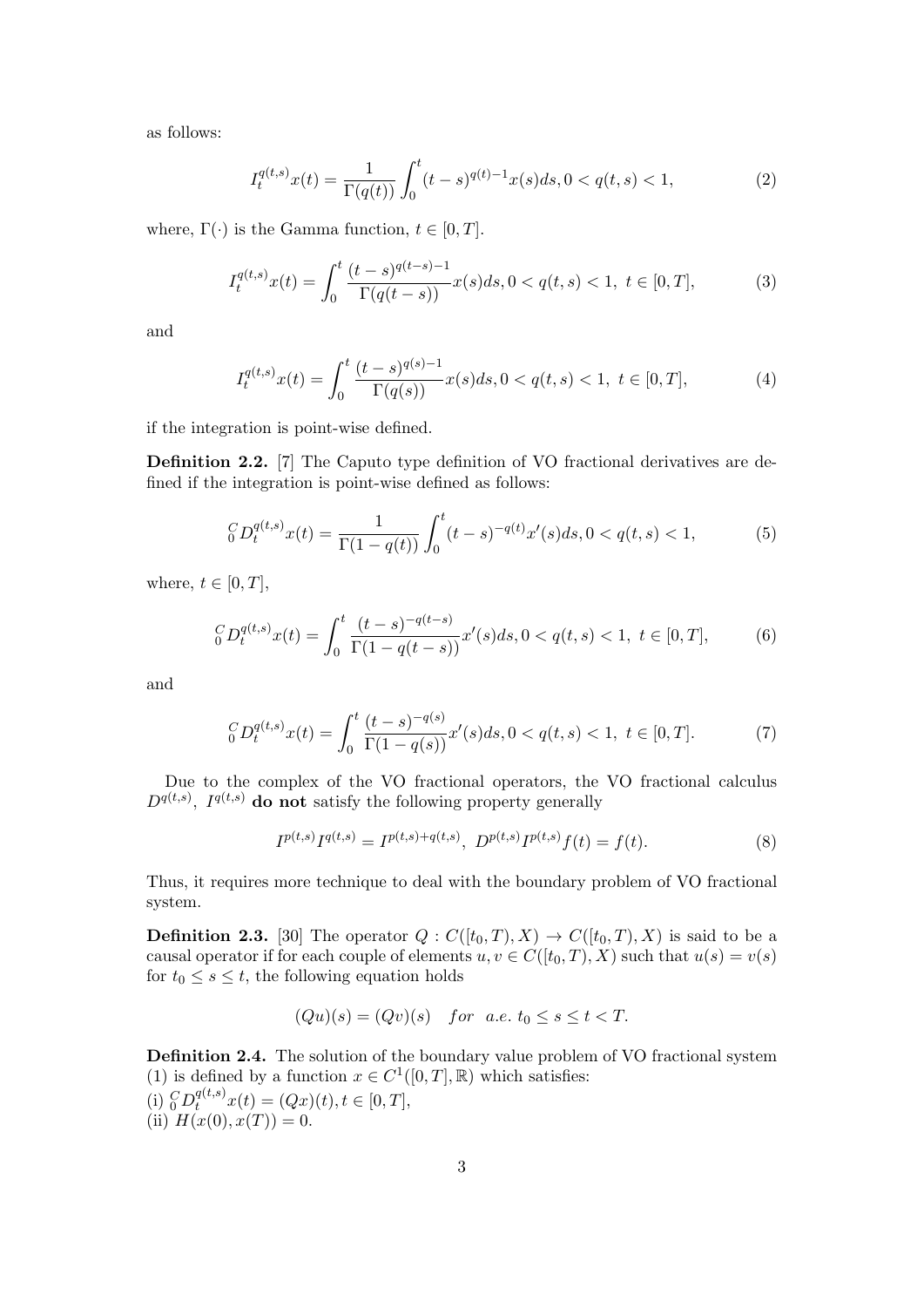**Remark 1.** If the VO parameter  $q(t, s)$  is a constant, then, the above definition of the VO fractional operator is reduced to the definition of the usual constant order Caputo fractional order calculus.

For the fractional order differential equations, Arzela-Ascoli theorem is an important tool in discussing the existence of solutions. Thus, in this present study, it's applied to prove the existence of the extremal solution for the VO fractional differential equation.

**Lemma 2.5.** ( [31])(Arzela-Ascoli) If a sequence  $\{x_n(t)\}\in C[0,T]$  is uniformly bounded and equicontinuous, then it has a uniformly convergent subsequence.

## 3. The existence results of the solution for variable order fractional linear differential equations

In this section, some necessary theorems that are used to prove the existence of the extremal solutions are provided in the following.

**Theorem 3.1.** Assume  $x \in C^1([0,T],\mathbb{R})$  satisfy:

$$
\begin{cases} ^{c}D^{q(t,s)}x(t) \leq -(Lx)(t), & t \in [0,T],\\ x(0) \leq \delta x(T), & \delta \in [0,1], \end{cases}
$$
\n
$$
(9)
$$

for  $0 < q_1 \leq q(t, s) \leq q_2 < 1$ , when  $q(t, s) = 1$ , the above inequality is also satisfied. Simultaneously, the following inequalities are true

$$
\sup_{t \in [0,T]} \left\{ \frac{\bar{T}}{\Gamma(q_2)} \int_0^t (t-s)^{q_2 - 1} (L\mathbf{1})(s) ds \right\} \le 1,\tag{10}
$$

where  $L \in C(E, E)$ ,  $E = C([0, T], \mathbb{R})$  is a positive linear operator.  $\overline{T} =$  $\Gamma(1-q_1)$  $\frac{1}{\Gamma(1-q_2)T^{q_2}\tilde{T}}, \mathbf{1}(t) = 1, t \in [0,T].$  Then  $x(t) \leq 0, t \in [0,T].$ 

**Proof.** Obviously, the following inequality is true

$$
T^{-q(t,s)} \le \begin{cases} (\frac{1}{T})^{q_2}, & 0 < T < 1, \\ 1, & 1 \le T < +\infty, \end{cases}
$$
 (11)

with  $\tilde{T} = \max\{T^{-q_2}, 1\}$ , then,  $T^{-q(t,s)} \leq \tilde{T}$ .

In order to obtain the main results, the process is divided into the following situations.

**Situation I.** Assume  $x(0) \leq 0$ , and the inequality  $x(t) \leq 0, t \in [0, T]$  is not true. Then, there exists  $t^* \in [0,T]$  such that  $x(t^*) > 0$ . If  $\delta = 0$ , then  $x(0) \leq 0$ . Thus,  $t^* \in (0,T]$ . Set

$$
x(t_0) = \min_{[0,t^*]} x(t) \le 0.
$$

Through a series of mathematical transformations, it follows that

$$
-(Lx)(t) \geq^c D^{q(t,s)}x(t)
$$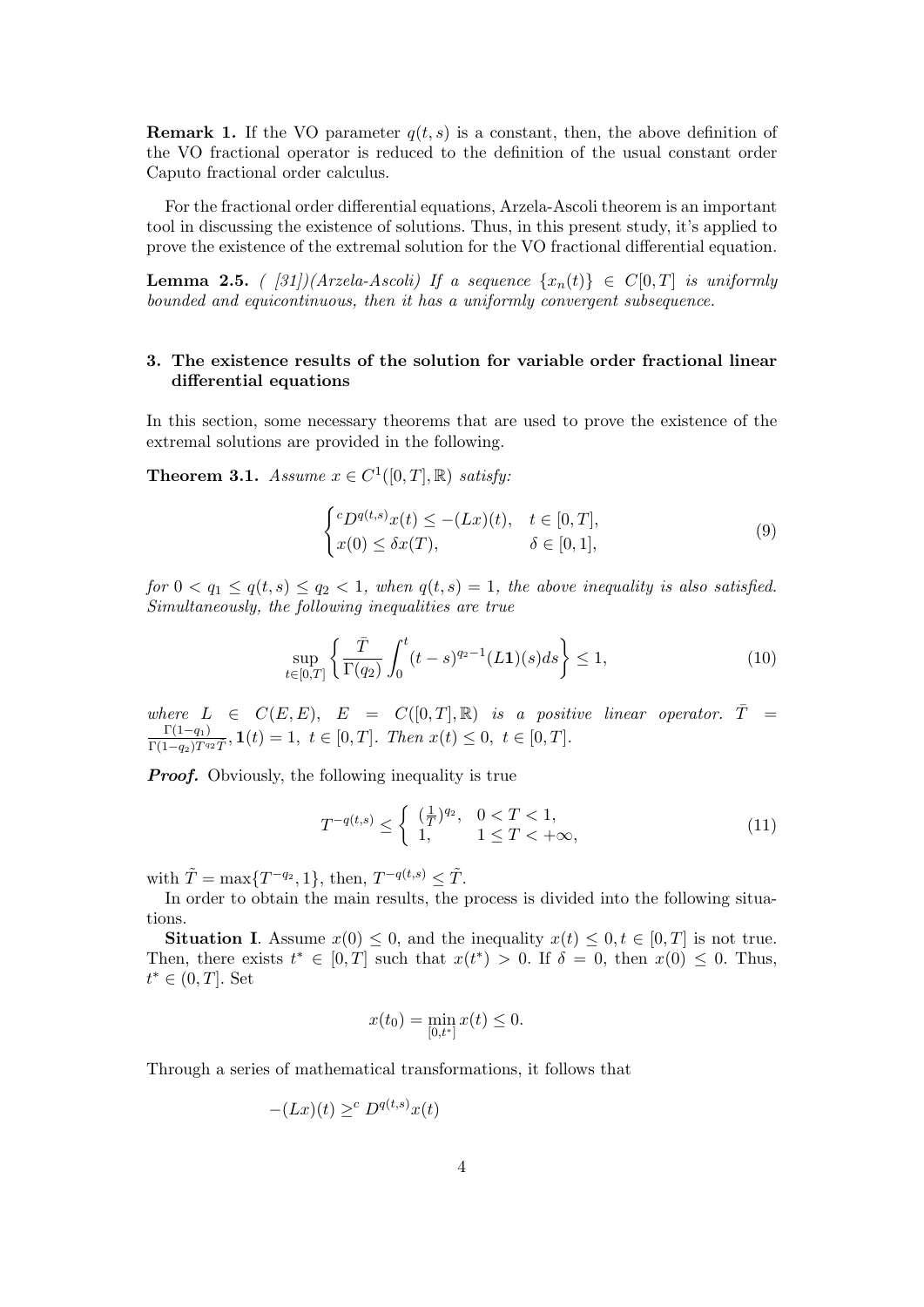$$
\geq \int_0^t \frac{(t-s)^{-q(t,s)}}{\Gamma(1-q(t,s))} x'(s) ds
$$
  
\n
$$
\geq \frac{1}{\Gamma(1-q_1)} \int_0^t \frac{(t-s)}{T} e^{-(t,s)} T^{-q(t,s)} x'(s) ds
$$
  
\n
$$
\geq \frac{\tilde{T}}{\Gamma(1-q_1)} \int_0^t \frac{(t-s)}{T} e^{-(t-s)} dt
$$
  
\n
$$
\geq \frac{\tilde{T} T^{q_2}}{\Gamma(1-q_1)} \int_0^t (t-s)^{-q_2} x'(s) ds
$$
  
\n
$$
\geq \frac{\tilde{T} T^{q_2} \Gamma(1-q_2)}{\Gamma(1-q_1)} c D^{q_2} x(t).
$$

Put  $\bar{T} = \frac{\Gamma(1-q_1)}{\tilde{T} T q_2 \Gamma(1)}$  $\frac{1}{TT^{q_2}\Gamma(1-q_2)}$ , thus, we can get

$$
{}^{c}D^{q_2}x(t) \leq -\bar{T}(Lx)(t). \tag{12}
$$

Then, applying the fractional operator  $I_{t_0+}^{q_2}$  to both sides of the differential inequality (12), it's obtained from the condition (10) that

$$
I_{t_0+}^{q_2}({}^c D^{q_2}x(t)) \le -\bar{T}I_{t_0+}^{q_2}(Lx)(t),
$$
  
\n
$$
x(t^*) - x(t_0) \le -\frac{\bar{T}}{\Gamma(q_2)} \int_{t_0}^{t^*} (t^* - s)^{q_2-1}(Lx)(s)ds
$$
  
\n
$$
\le -\frac{\bar{T}x(t_0)}{\Gamma(q_2)} \int_{t_0}^{t^*} (t^* - s)^{q_2-1}(L\mathbf{1})(s)ds
$$
  
\n
$$
\le -x(t_0),
$$

then,  $x(t^*) \leq 0$  which is a contradiction.

**Situation II.** Assume  $x(0) > 0$ . Then,  $x(T) > 0$ . i) if  $\delta = 1$ .

Suppose  $x(t) \ge 0$  on  $[0, T]$  and  $x(t) \ne 0$ . Then,  $\int_0^T (T - s)^{q_2 - 1} (Lx)(s) ds > 0$ . Based on the boundary condition of the inequality (9), then, it results that by integrating the inequaty $(12)$  from both sides

$$
\begin{cases}\nx(0) \le x(T), \\
x(T) \le x(0) - \frac{\bar{T}}{\Gamma(q_2)} \int_0^T (T-s)^{q_2-1} (Lx)(s) ds,\n\end{cases}
$$

which implies that the contradiction  $\int_0^T (T - s)^{q_2 - 1} (Lx)(s) ds \leq 0$ . Suppose  $x(t) < 0$ , for  $t \in (0, T]$ . Set

$$
x(t_1) = \min_{t \in [0,T]} x(t) = -\nu, \quad \nu > 0.
$$

Based on the inequality (12), for  $t \in [0, T]$ , it's obtained that

$$
{}^{c}D^{q_2}x(t) \leq -\bar{T}(Lx)(t) \leq -\bar{T}(Lx)(t_1) \leq \nu \bar{T}(L\mathbf{1})(t).
$$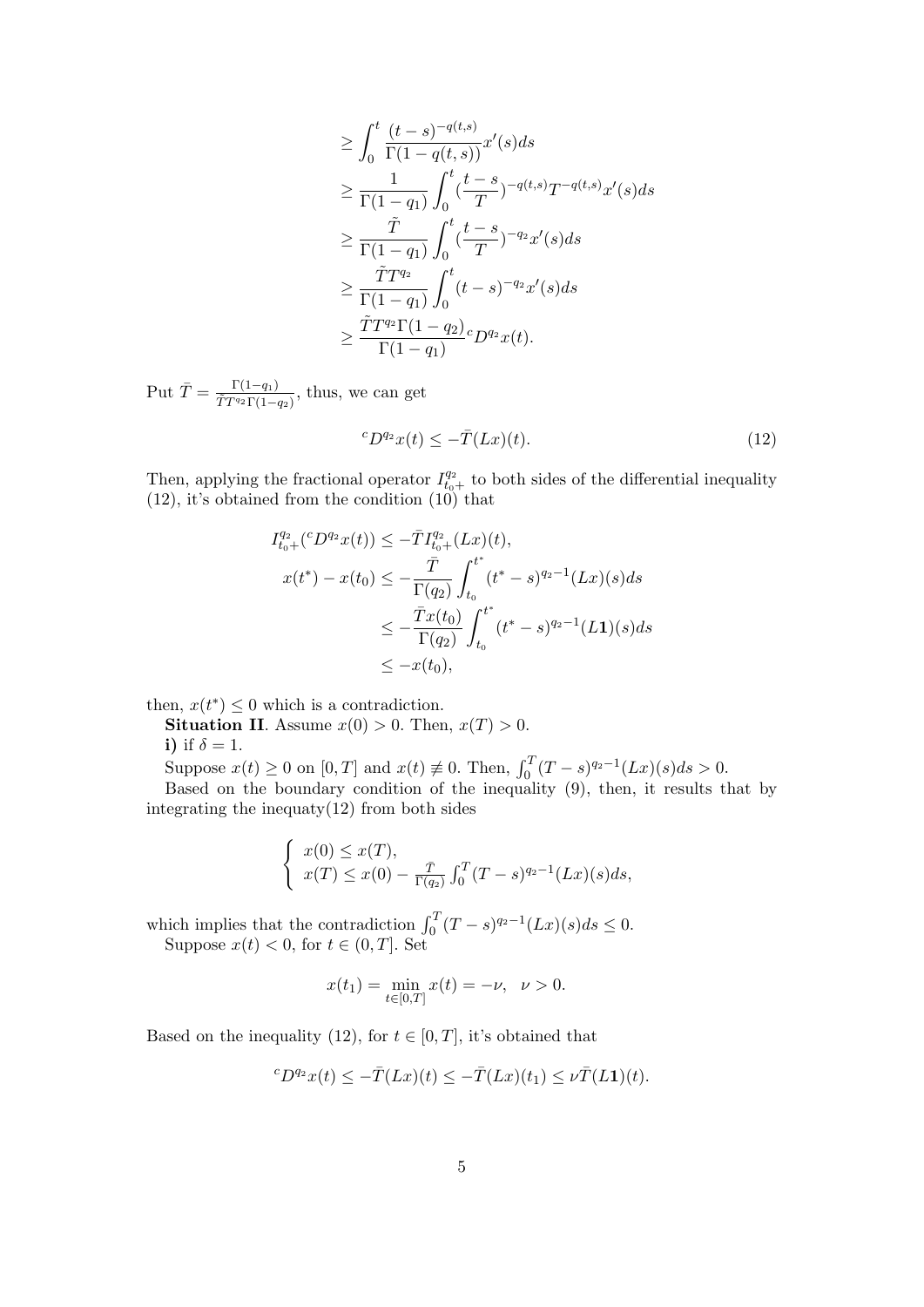Integrating the above inequality from both sides, it implies that

$$
x(T) \le x(t_1) + \frac{\bar{T}\nu}{\Gamma(q_2)} \int_{t_1}^T (T-s)^{q_2-1} (L\mathbf{1})(s)ds
$$
  

$$
\le -\nu + \frac{\bar{T}\nu}{\Gamma(q_2)} \int_{t_1}^T (T-s)^{q_2-1} (L\mathbf{1})(s)ds
$$
  

$$
\le -\nu + \nu = 0.
$$

Then  $x(T) \leq 0$  which is a contradiction.

ii) if  $0 < \delta < 1$ . Suppose  $x(t) \geq 0$ , for  $t \in [0, T]$  and  $x(t) \neq 0$ . Integrating the inequality  $(12)$  from 0 to  $T$ , then, we can get

$$
x(T) \le x(0) - \frac{\overline{T}}{\Gamma(q_2)} \int_0^T (T - s)^{q_2 - 1} (Lx)(s) ds,
$$

combined with the boundary conditions, then,

$$
\begin{cases}\nx(0) \leq \delta x(T), \\
x(T) \leq x(0) - \frac{\bar{T}}{\Gamma(q_2)} \int_0^T (T-s)^{q_2-1} (Lx)(s) ds,\n\end{cases}
$$

whcih implies

$$
x(0) \le -\frac{\delta}{1-\delta} \frac{\bar{T}}{\Gamma(q_2)} \int_0^T (T-s)^{q_2-1} (Lx)(s) ds.
$$

Thus, integrating the inequality (12) can product the following inequalities

$$
x(t) \le x(0) - \frac{\overline{T}}{\Gamma(q_2)} \int_0^t (t-s)^{q_2-1} (Lx)(s) ds
$$
  
\n
$$
\le -\frac{r}{1-r} \frac{\overline{T}}{\Gamma(q_2)} \int_0^T (T-s)^{q_2-1} (Lx)(s) ds - \frac{\overline{T}}{\Gamma(q_2)} \int_0^t (t-s)^{q_2-1} (Lx)(s) ds
$$
  
\n
$$
\le 0.
$$

Together with the assumption  $x(t) \geq 0$ ,  $t \in [0, T]$ , it's derived that  $x(t) \equiv 0$  which is a contradiction.

Suppose  $x(t) < 0$ . Set

$$
x(t_2) = \min_{t \in [0,T]} x(t) = -\varepsilon, \ \ \varepsilon > 0.
$$

Based on the inequality (12), it's obtained that

$$
{}^{c}D^{q_2}x(t) \leq -\bar{T}(Lx)(t) \leq \bar{T}\varepsilon(L\mathbf{1})(t).
$$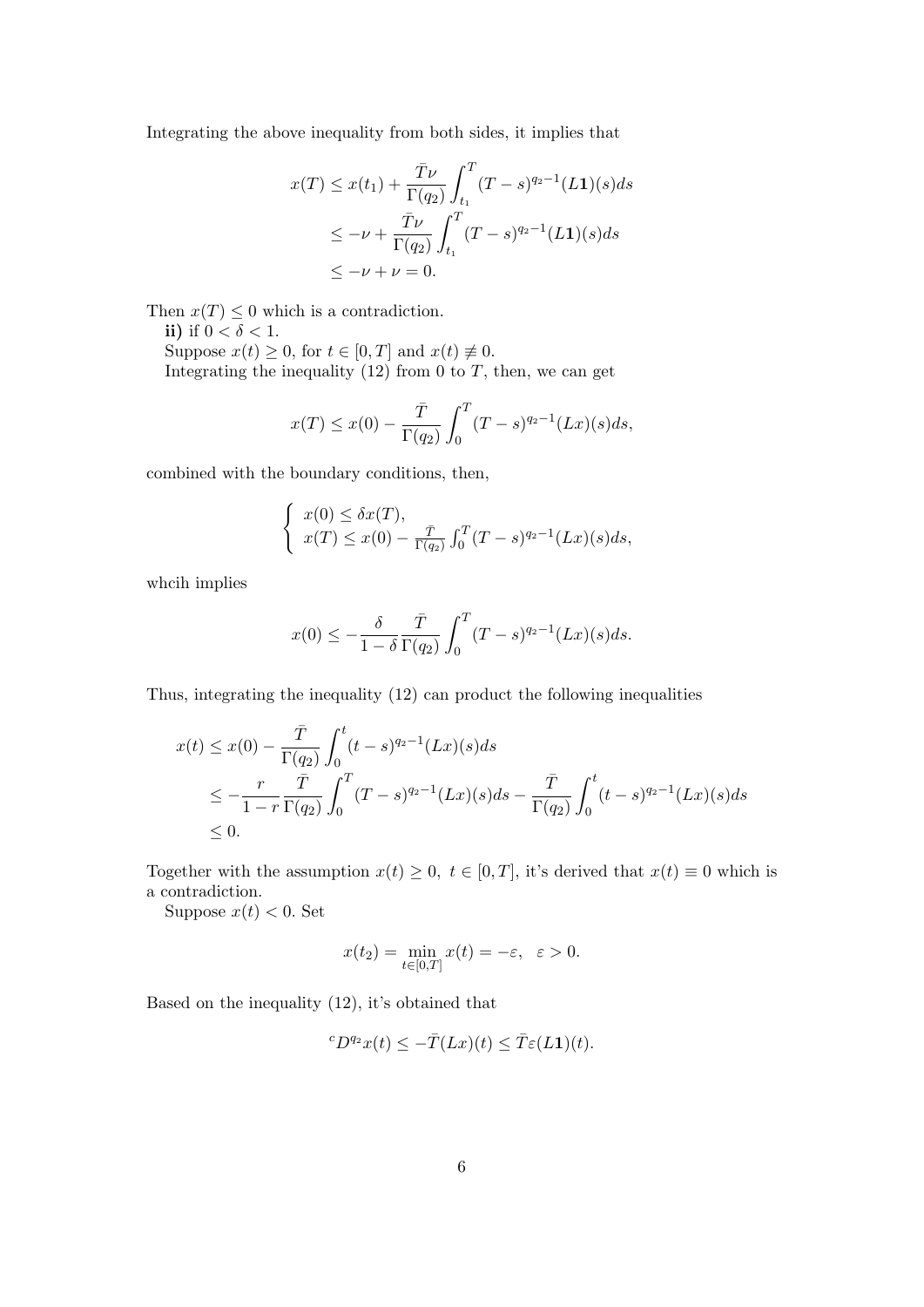and then,

$$
x(T) \le x(t_2) - \frac{\overline{T}}{\Gamma(q_2)} \int_{t_2}^T (t-s)^{q_2-1} (Lx)(s)ds
$$
  
\n
$$
\le -\varepsilon + \frac{\overline{T}\varepsilon}{\Gamma(q_2)} \int_{t_2}^T (t-s)^{q_2-1} (L\mathbf{1})(s)ds
$$
  
\n
$$
\le 0.
$$

which is a contradiction. Thus, the proof is completed.

Based on Theorem 3.1, the following general inequality can be got.

**Theorem 3.2.** Assume  $a(t) \in C([0,T],\mathbb{R})$  and  $x \in C^1([0,T],\mathbb{R})$  satisfy the following inequality:

$$
\begin{cases}\nc_D q(t,s)x(t) \leq -a(t)x(t) - (Lx)(t), & t \in [0,T], \\
x(0) \leq \delta x(T), & \delta \in [0,1]\n\end{cases}
$$
\n(13)

for  $0 < q_1 \leq q(t, s) \leq q_2 < 1$  with  $0 \leq \delta \hat{q}(T) \leq 1$ ,  $\hat{q}(t) = e^{-\bar{T}\int_0^t a(s)ds}$ . When  $q(t, s) = 1$ ,<br>the above inequality (12) is also satisfied. And, combined with the following condition the above inequality (13) is also satisfied. And, combined with the following condition

$$
\sup_{t \in [0,T]} \left\{ \frac{\bar{T}}{\Gamma(q_2)} \int_0^t (t-s)^{q_2 - 1} I_{0+}^{1 - q_2} [e^{\bar{T} \int_0^s a(\tau) d\tau} (L\hat{q})](s) ds \right\} \le 1.
$$
 (14)

Then  $x(t) \leq 0, \quad t \in [0, T].$ 

**Proof.** According to the inequality (13), we have

$$
{}^{c}D^{q_2}x(t) \leq -\bar{T}a(t)x(t) - \bar{T}(Lx)(t). \tag{15}
$$

with  $\bar{T} = \frac{\Gamma(1-q_1)}{\tilde{T} T q_2 \Gamma(1)}$  $\frac{1(1-q_1)}{\tilde{T}T^{q_2}\Gamma(1-q_2)}$ 

Put  $m(t) = e^{\overline{T} \int_0^t a(s)ds} x(t)$ , then,  $m(t)$  satisfies the following equations:

$$
{}^{c}D^{q_2}m(t) = I_{0+}^{1-q_2}m'(t)
$$
  
=  $I_{0+}^{1-q_2}(\overline{T}e^{\overline{T}})^{t^*}_{0}a(s)ds_{a}(t)x(t) + e^{\overline{T}})^{t^*}_{0}a(s)ds_{x'}(t))$   
=  $I_{0+}^{1-q_2}e^{\overline{T}})^{t^*}_{0}a(s)ds[\overline{T}a(t)x(t) + x'(t)]$   
 $\leq -\overline{T}I_{0+}^{1-q_2}[e^{\overline{T}})^{t^*}_{0}a(s)ds(Lx)(t)]$   
 $\leq -\overline{T}I_{0+}^{1-q_2}[e^{\overline{T}})^{t^*}_{0}a(s)ds(LQ)(t)]$ 

with  $Q(t) = \hat{q}(t)m(t)$ .

Then, by simple calculating, the system (13) is simplified to the form:

$$
\begin{cases} ^cD^{q_2}m(t) \leq -\bar{T}I_{0+}^{1-q_2}[e^{\bar{T}\int_0^t a(s)ds}(LQ)(t)], & \text{for } t \in [0,T],\\ m(0) \leq \delta_1 m(T), & \text{for } \delta_1 = \delta \widehat{q}(T). \end{cases}
$$

Based on Theorem 3.1, the proof is completed.

 $\Box$ 

 $\Box$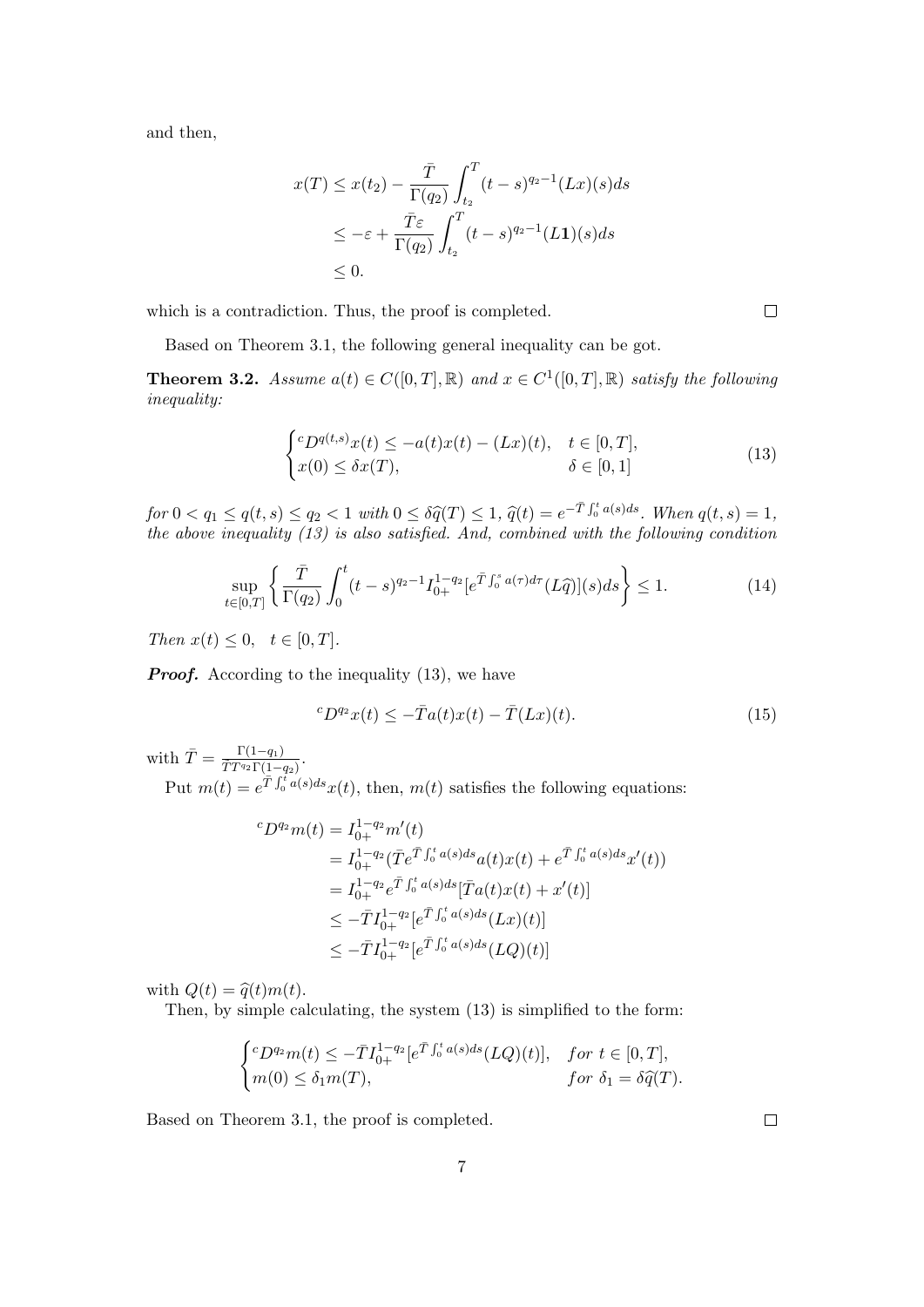Theorem 3.2 provides a basic tool for the following lemma according to Arzela-Ascoli theorem.

Theorem 3.3. Consider the linear boundary problem

$$
\begin{cases}^{c}D^{q(t,s)}u(t) = -a(t)u(t) - (Lu)(t) + \theta(t), & t \in [0,T],\\ u(0) = \delta u(T) + \gamma, & \gamma \in \mathbb{R}, \end{cases}
$$
\n(16)

for  $u(t) \in C^1([0,T],\mathbb{R})$  and  $0 < q_1 \leq q(t,s) \leq q_2 < 1$ . When  $q(t,s) = 1$ , the above equality (16) is also satisfied. Let  $a(t), \theta(t) \in C([0,T], R)$  and  $L \in C(E, E)$  is a positive linear operator. Assume the condition (14) hold for  $0 \le \delta_1 < 1$  with  $\delta_1 = \delta e^{-\bar{T}\int_0^T a(s)ds}$ . Then the linear problem (16) has a unique solution  $u \in C^1([0,T],\mathbb{R})$ .

**Proof.** We claim that there's only one solution at most for the linear problems (16). In fact, a contradiction is made that it has two different solutions denoted by  $\overline{x}_1, \overline{x}_2 \in$  $C^1([0,T],\mathbb{R}).$ 

Set  $X(t) = \overline{x}_1(t) - \overline{x}_2(t)$ , then, we have the following problem:

$$
\begin{cases} ^cD^{q(t,s)}X(t) = -a(t)X(t) - (LX)(t), \\ X(0) = \delta X(T). \end{cases}
$$
\n
$$
(17)
$$

According to Theorem 3.2, it's obtained that  $X(t) \leq 0$ , then,  $\overline{x}_1(t) \leq \overline{x}_2(t)$ ,  $t \in [0, T]$ .

As the same way, put  $X(t) = \overline{x}_2(t) - \overline{x}_1(T)$ , then, we can get  $X(t) \leq 0$ . Thus,  $\overline{x}_1(t) = \overline{x}_2(t)$ , which implies that the linear problem has at most one solution.

The next step, we will prove that there exists at least one solution for the linear problem (16).

Set  $v(t) = e^{\int_0^t a(s)ds} u(t)$ , by the simple calculating, then,

$$
{}^{c}D^{q(t,s)}v(t) = {}^{c}D^{q(t,s)}[e^{\int_{0}^{t}a(s)ds}u(t)]
$$
  
\n
$$
= I_{0+}^{1-q(t,s)}[e^{\int_{0}^{t}a(s)ds}a(t)u(t) + e^{\int_{0}^{t}a(s)ds}u'(t)]
$$
  
\n
$$
= I_{0+}^{1-q(t,s)}[e^{\int_{0}^{t}a(s)ds}a(t)u(t) + e^{\int_{0}^{t}a(s)ds}(-a(t)u(t) - (Lu)(t) + \theta(t))]
$$
  
\n
$$
= -I_{0+}^{1-q(t,s)}[e^{\int_{0}^{t}a(s)ds}(Lu)(t)] + I_{0+}^{1-q(t,s)}(e^{\int_{0}^{t}a(s)ds}\theta)(t)
$$
  
\n
$$
= -(\overline{B}v)(t) + \theta^{*}(t),
$$

where,

$$
\begin{cases} \overline{B} = I_{0+}^{1-q(t,s)} [e^{\int_0^t a(s)ds} (L\overline{v})](t), \\ \overline{v} = v e^{-\int_0^t a(s)ds}, \\ \theta^*(t) = I_{0+}^{1-q(t,s)} (e^{\int_0^t a(s)ds} \theta)(t). \end{cases}
$$

Then the system (16) is transformed into the following form

$$
\begin{cases}^{c}D^{q(t,s)}v(t) = -(\overline{B}v)(t) + \theta^{*}(t), & t \in [0,T],\\ v(0) = \delta_{1}v(T) + \gamma, & \gamma \in \mathbb{R}, \end{cases}
$$
\n(18)

where  $\delta_1 = \delta e^{-\int_0^T a(s)ds}$ .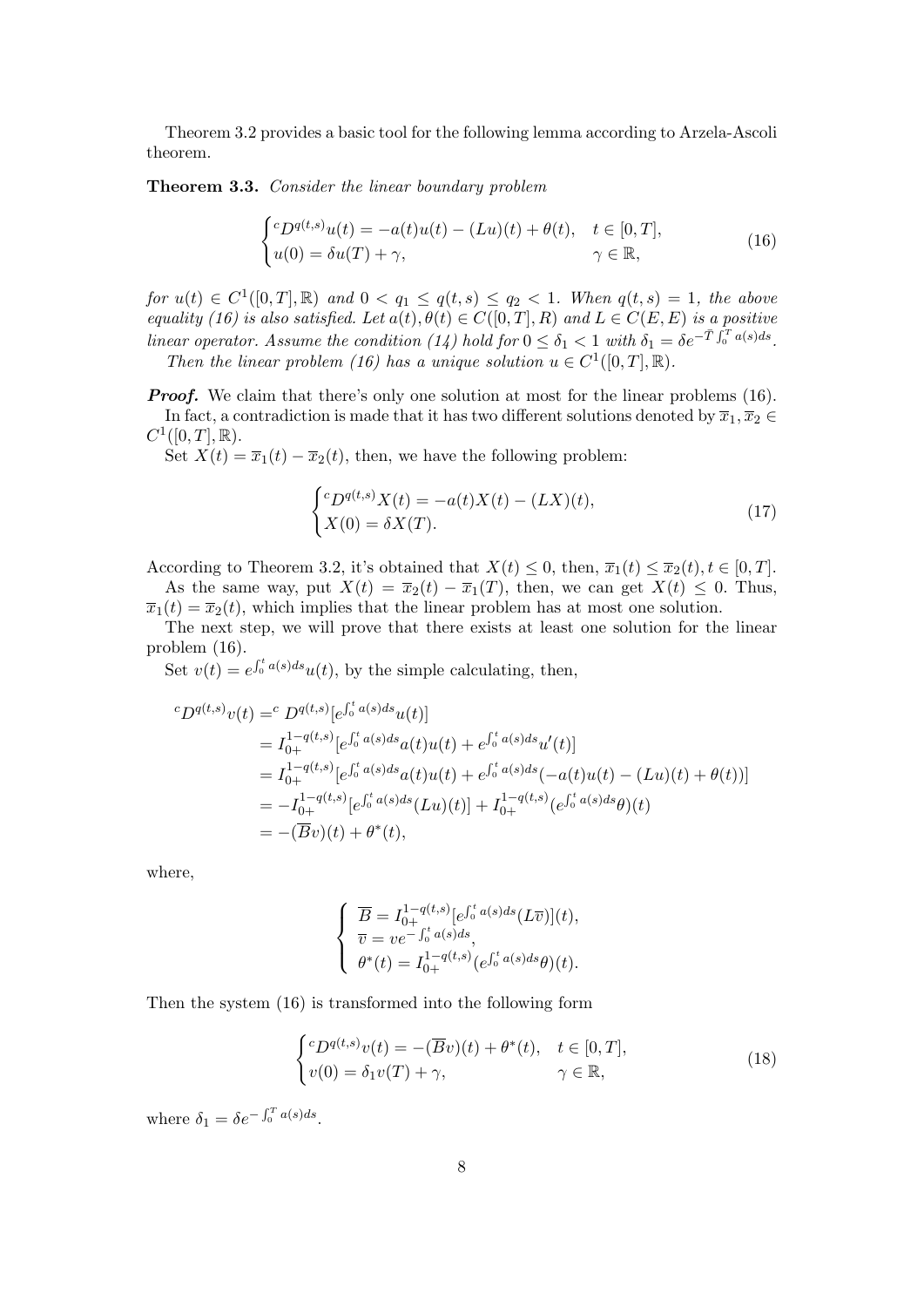Based on the property of the VO fractional operator, the following is to prove the existence result by the iteration method as following:

$$
v_n(t) = v_{n-1}(t) + \int_0^t \frac{(t-s)^{-q(t,s)}}{\Gamma(1-q(t,s))} v_{n-1}(s)ds - Q(\int_0^t v_{n-1}(s)ds + v(0))(t), \quad (19)
$$

where,

$$
Q(\int_0^t v_{n-1}(s)ds + v(0))(t) = -(\overline{B}v)(t) + \theta^*(t).
$$

Now, we will prove that the sequence  $\{v_n(t)\}\$ is uniformly bounded and equicontinuity.

Assume  $\{v_{n-1}(t)\}\$ is uniformly bounded on  $[0,T]$  and let  $|v_{n-1}(t)| \leq \overline{G}_{n-1}, \overline{G}_f =$  $\max_{0 \leq t \leq T} |Q[t, \int_0^t v_{n-1}(s) ds + v(0)]|.$ 

Then,  $v_n(t)$  satisfies the following inequalities

$$
|v_n(t)| \le |v_{n-1}(t)| + \int_0^t \left| \frac{(t-s)^{-q(t,s)}}{\Gamma(1-q(t,s))} v_{n-1}(s) \right| ds + |Q[t, \int_0^t v_{n-1}(s) ds + v(0)]|
$$
  
\n
$$
\le \overline{G}_{n-1} + \frac{\overline{G}_{n-1}}{\Gamma(1-q_1)} \int_0^t (t-s)^{-q(t,s)} ds + \overline{G}_f
$$
  
\n
$$
\le \overline{G}_{n-1} + \frac{\overline{G}_{n-1} \widetilde{T} T^{q_2}}{\Gamma(1-q_1)} \int_0^t (t-s)^{-q_2} ds + \overline{G}_f
$$
  
\n
$$
\le \overline{G}_{n-1} + \frac{\overline{G}_{n-1} \widetilde{T} T}{\Gamma(1-q_1)(1-q_2)} + \overline{G}_f < +\infty,
$$

which implies that the sequence  $\{v_n(t)\}\$ is uniformly bounded.

For  $0 \le t_1 \le t_2 \le T$ , we have the following inequalities:

$$
|v_n(t_2) - v_n(t_1)|
$$
  
\n
$$
\leq \left| \int_0^{t_2} \frac{(t_2 - s)^{-q(t_2, s)}}{\Gamma(1 - q(t_2, s))} v_{n-1}(s) ds - \int_0^{t_1} \frac{(t_1 - s)^{-q(t_1, s)}}{\Gamma(1 - q(t_1, s))} v_{n-1}(s) ds \right|
$$
  
\n
$$
+ \left| Q \left( \int_0^{t_2} v_{n-1}(s) ds + v(0) \right) (t_2) - Q \left( \int_0^{t_1} v_{n-1}(s) ds + v(0) \right) (t_1) \right|
$$
  
\n
$$
+ |v_{n-1}(t_2) - v_{n-1}(t_1)|
$$
  
\n
$$
\leq |v_{n-1}(t_2) - v_{n-1}(t_1)| + \left| \int_0^{t_1} \left[ \frac{(t_2 - s)^{-q(t_2, s)}}{\Gamma(1 - q(t_2, s))} - \frac{(t_1 - s)^{-q(t_1, s)}}{\Gamma(1 - q(t_1, s))} \right] v_{n-1}(s) ds \right|
$$
  
\n
$$
+ \left| Q \left( \int_0^{t_2} v_{n-1}(s) ds + v(0) \right) (t_2) - Q \left( \int_0^{t_1} v_{n-1}(s) ds + v(0) \right) (t_1) \right|
$$
  
\n
$$
+ \left| \int_{t_1}^{t_2} \frac{(t_2 - s)^{-q(t_2, s)}}{\Gamma(1 - q(t_2, s))} v_{n-1}(s) ds \right|
$$
  
\n
$$
\leq |v_{n-1}(t_2) - v_{n-1}(t_1)| + \frac{G_{n-1}}{\Gamma(1 - q_1)} \int_0^{t_1} \left| \frac{(t_2 - s)}{\Gamma(1 - q(t_2, s))} - \frac{(t_1 - s)}{\Gamma(1 - q(t_1, s))} \right|.
$$
  
\n
$$
T^{-q(t_2, s)} ds + G_{n-1} \int_0^{t_1} \left| \frac{((t_1 - s)/T)^{-q(t_2, s)}}{\Gamma(1 - q(t_2, s))} - \frac{((t_1 - s)/T)^{-q(t_2, s)}}{\Gamma(1 -
$$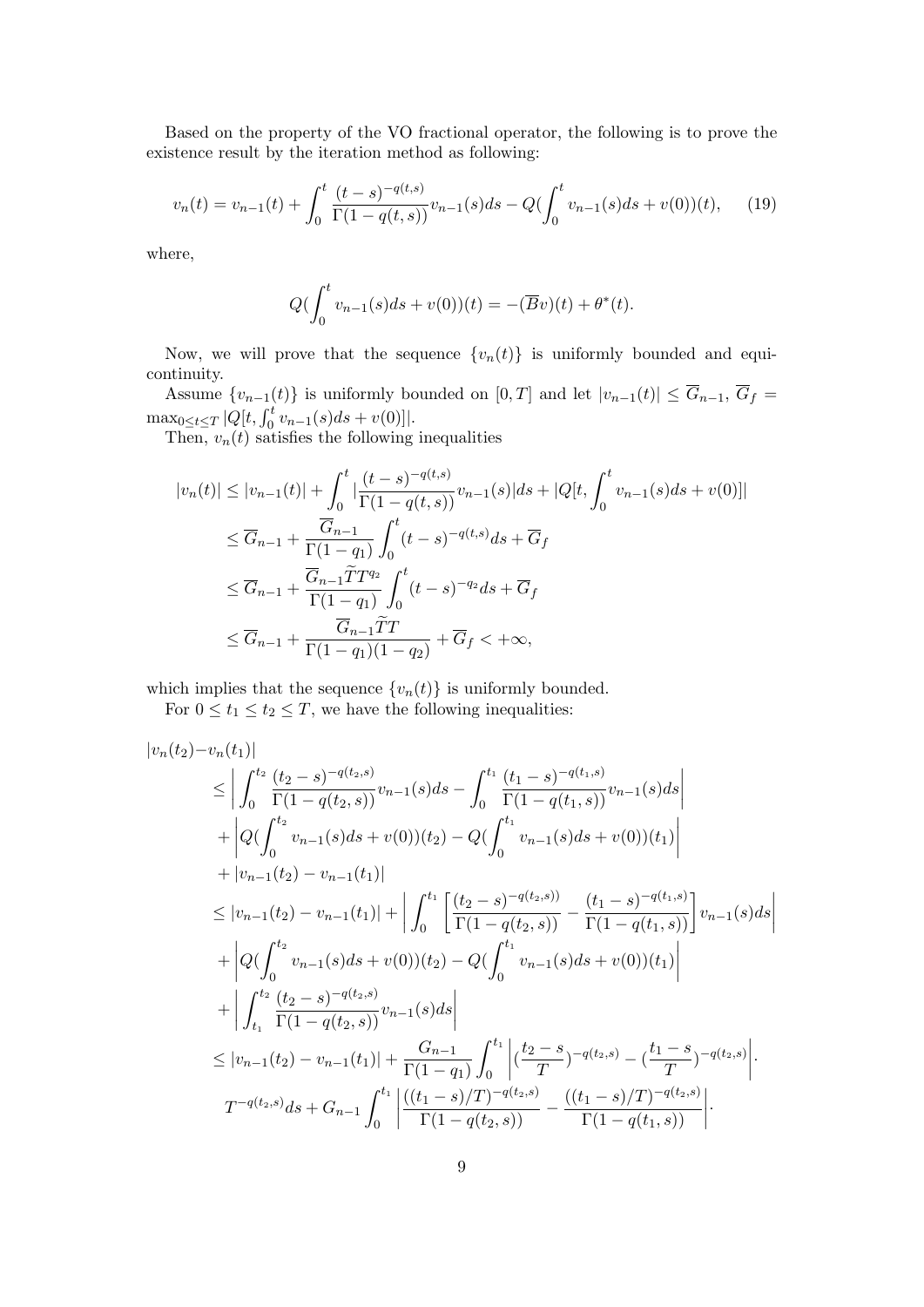$$
\begin{split} &T^{-q(t_2,s)}ds+G_{n-1}\int_0^{t_1}\left|\frac{(t_1-s)^{-q(t_2,s)}}{\Gamma(1-q(t_1,s))}-\frac{(t_1-s)^{-q(t_1,s)}}{\Gamma(1-q(t_1,s))}\right|ds\\ &+\left|Q(\int_0^{t_2}v_{n-1}(s)ds+v(0))(t_2)-Q(\int_0^{t_1}v_{n-1}(s)ds+v(0))(t_1)\right|\\ &+\frac{\widetilde T T^{q_2}G_{n-1}}{\Gamma(1-q_1)}\right|\int_{t_1}^{t_2}(t_2-s)^{-q_2}ds\right|\\ &\leq |v_{n-1}(t_2)-v_{n-1}(t_1)|+\frac{\widetilde T T^{q_1}G_{n-1}}{\Gamma(1-q_1)}\int_0^{t_1}\left|(t_2-s)^{-q_1}-(t_1-s)^{-q_1}\right|ds+\widetilde T T^{q_2}G_{n-1}.\end{split}\\ \begin{split} &-\int_0^{t_1}\left|\frac{(t_1-s)^{-q_2}}{\Gamma(1-q(t_2,s))}-\frac{(t_1-s)^{-q_2}}{\Gamma(1-q(t_1,s))}\right|ds+\frac{G_{n-1}}{\Gamma(1-q_1)}\right|\int_0^{t_1}\left|(t_1-s)^{-q(t_2,s)}\\ &-(t_1-s)^{-q(t_1,s)}\right|ds+\left|Q(\int_0^{t_2}v_{n-1}(s)ds+v(0))(t_2)-Q(\int_0^{t_1}v_{n-1}(s)ds+v(0))(t_1)\right|\\ &+\frac{\widetilde T T^{q_2}G_{n-1}}{\Gamma(1-q_1)(1-q_2)}(t_2-t_1)^{1-q_2}\\ &\leq |v_{n-1}(t_2)-v_{n-1}(t_1)|+\frac{\widetilde T T^{q_2}G_{n-1}}{\Gamma(2-q_1)}\left|t_1^{1-q_1}-t_2^{1-q_1}+(t_2-t_1)^{1-q_1}\right|+\widetilde T T^{q_2}G_{n-1}\\ &\cdot\int_0^{t_1}\left|\frac{(t_1-s)^{-q_2}}{\Gamma(1-q(t_2,s))}-\frac{(t_1-s)^{-q_2}}{\Gamma(1-q(t_1,s))}\right|ds+\frac{G_{n-1}}{\Gamma(1-q_1)}\right|\int_0^{t_1}\left[(t_1-s)^{-q(t_2,s
$$

Assume  $\lim_{t_1 \to t_2} |v_{n-1}(t_2)-v_{n-1}(t_1)| = 0$ . Since the Gamma function  $\Gamma(t)$  is continuous on (0, 1], then,

$$
\frac{1}{\Gamma(1-q(t_1,s))} \to \frac{1}{\Gamma(1-q(t_2,s))} \text{ as } t_1 \to t_2.
$$

Besides, the continuity of the exponential function results in the following conclusion:

$$
\lim_{t_1 \to t_2} \int_0^{t_1} \left[ (t_1 - s)^{-q(t_2, s)} - (t_1 - s)^{-q(t_1, s)} \right] ds = 0.
$$

And,

$$
\left| Q(\int_0^{t_2} v_{n-1}(s)ds + v(0))(t_2) - Q(\int_0^{t_1} v_{n-1}(s)ds + v(0))(t_1) \right|
$$
  
\n
$$
\leq |(\overline{B}v)(t_2) - (\overline{B}v)(t_1)| + |\theta^*(t_2) - \theta^*(t_1)|
$$

According to the condition of Theorem 3.3, the operators  $\overline{B}$  and  $\theta^*$  are bounded, then,  $\lim_{t_1 \to t_2} |Q(\int_0^{t_2} v_{n-1}(s)ds + v(0))(t_2) - Q(\int_0^{t_1} v_{n-1}(s)ds + v(0))(t_1)$  $\begin{array}{c} \begin{array}{c} \begin{array}{c} \end{array} \\ \begin{array}{c} \end{array} \end{array} \end{array}$  $= 0.$ 

Thus, we have  $\lim_{t_1 \to t_2} |v_n(t_2) - v_n(t_1)| = 0$ , which implies that the set  $\{v_n\}$  is equi-continuous. By Arzela-Ascoli theorem, there exists a converge subsequence which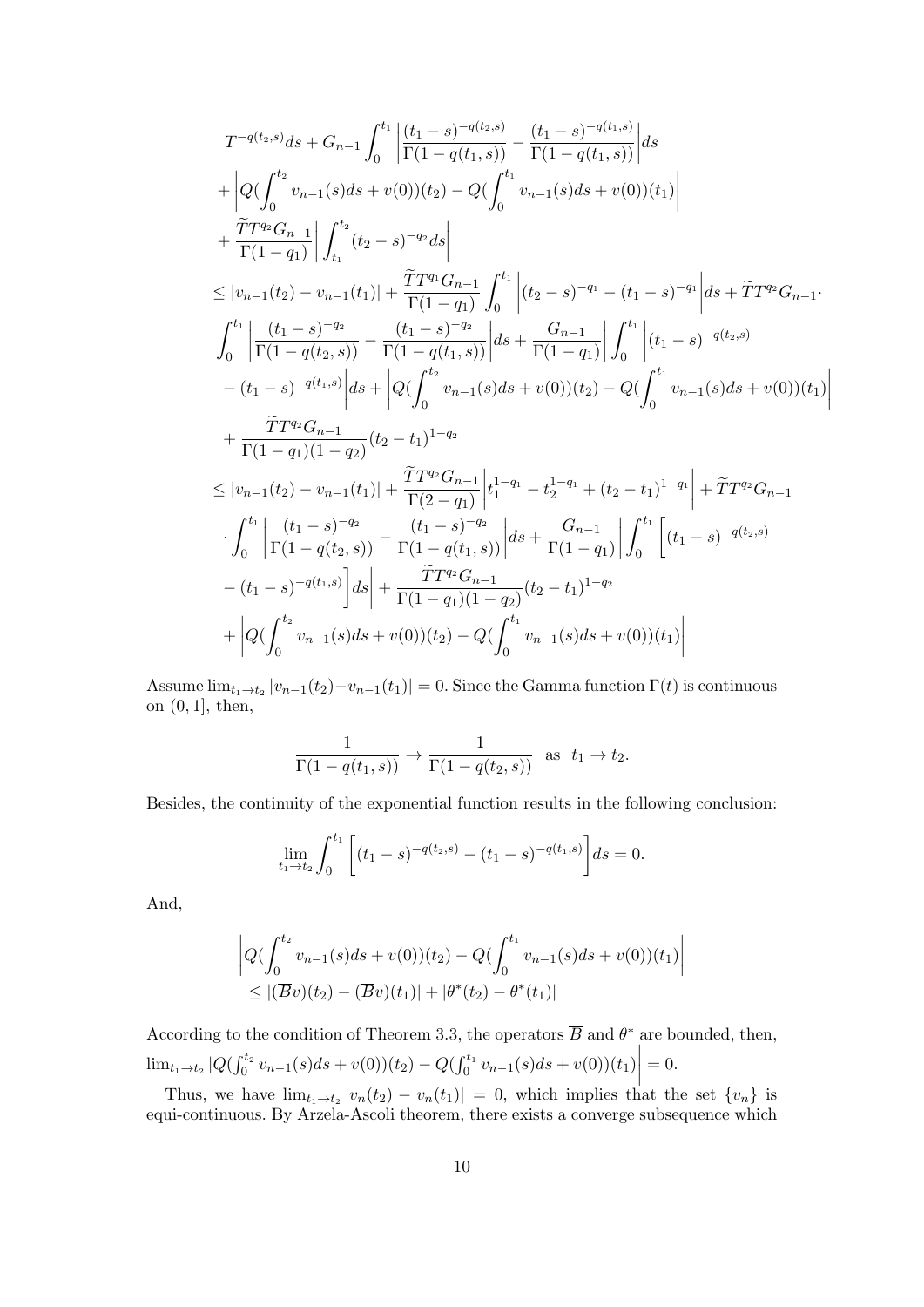converges uniformly to a continuous function  $v^*$  for  $t \in [0, T]$ . Taking the limit from the both side of the equation(19) when  $n \to \infty$ , then, we have that  $v^*$  is the solution of the system (18). The proof is completed.  $\Box$ 

## 4. The existence of the extremal solutions for the boundary problem

**Definition 4.1.** A function  $x \in C^1([0,T],\mathbb{R})$  is said to be an upper solution of the boundary problem (1) if it satisfies:

$$
\begin{cases} ^{c}D^{q(t,s)}x(t) \leq (Qx)(t), & t \in [0,T], \\ H(x(0),x(T)) \leq 0. \end{cases}
$$

Reversely, it is a lower solution of the boundary problem (1).

**Definition 4.2.** A function  $u \in C^1([0,T], \mathbb{R})$  is called the maximal solution of problem (1) if  $x(t) \leq u(t)$ ,  $t \in [0, T]$ , for each solution x of the boundary value problem (1). Reversely, it is a minimal solution.

In order to get the existence of the extremal solutions for the boundary problem (1), we give the following assumptions:

- $(H_1): (Qx)(t) \in C(E, E)$  and,  $H \in C(R \times R, R)$ ,  $E = C^1([0, T], R)$ ;
- $(H_2)$ :  $u_0$ ,  $v_0 \in C^1([0,T],R)$  are lower and upper solutions of problem (1) respectively, and  $u_0(t) \le v_0(t)$ ,  $t \in [0, T]$ ;
- $(H_3)$ : the function  $a \in C([0,T], R)$  satisfies

$$
(Qx)(t) - (Qy)(t) \le a(t)[y(t) - x(t)] + L(y - x)(t),
$$

for  $u_0(t) \leq x(t) \leq u(t) \leq v_0(t)$ ,  $t \in [0, T]$ ;

• ( $H_4$ ): there exist constants a, b satisfying  $0 \leq b \leq a$ ,  $a > 0$  and

$$
H(\overline{x}, \overline{y}) - H(x, y) \le a(\overline{x} - x) - b(\overline{y} - y),
$$

for  $u_0(0) \leq x \leq \overline{x} \leq v_0(0)$  and  $u_0(T) \leq y \leq \overline{y} \leq v_0(T)$ .

**Theorem 4.3.** Assume that  $(H_1), (H_2), (H_3), (H_4)$  and the condition (14) hold. Then, there exist two monotone sequences  $\{u_n(t)\}$ ,  $\{v_n(t)\}$  such that  $\lim_{n\to\infty}u_n(t) = m(t)$ ,  $\lim_{n\to\infty} v_n(t) = n(t)$ , which  $m(t)$ ,  $n(t)$  are the minimal and maximal solution of problem (1) respectively, with  $u_0 \leq m(t) \leq n(t) \leq v_0$ .

**Proof.** For the following linear boundary problem

$$
\begin{cases} ^{c}D^{q(t,s)}x(t) + a(t)x(t) = -(Lx)(t) + \delta_{\zeta}(t), \\ x(0) = \zeta(0) - \frac{1}{a}H(\zeta(0), \zeta(T)) + r[x(T) - \zeta(T)], \end{cases}
$$
 (20)

where  $\delta_{\zeta}(t) = (Q\zeta)(t) + a(t)\zeta(t) + (L\zeta)(t), 0 \leq r = \frac{b}{a} \leq 1, \zeta \in C([0, T], R)$  and  $u_0(t) \le \zeta(t) \le v_0(t).$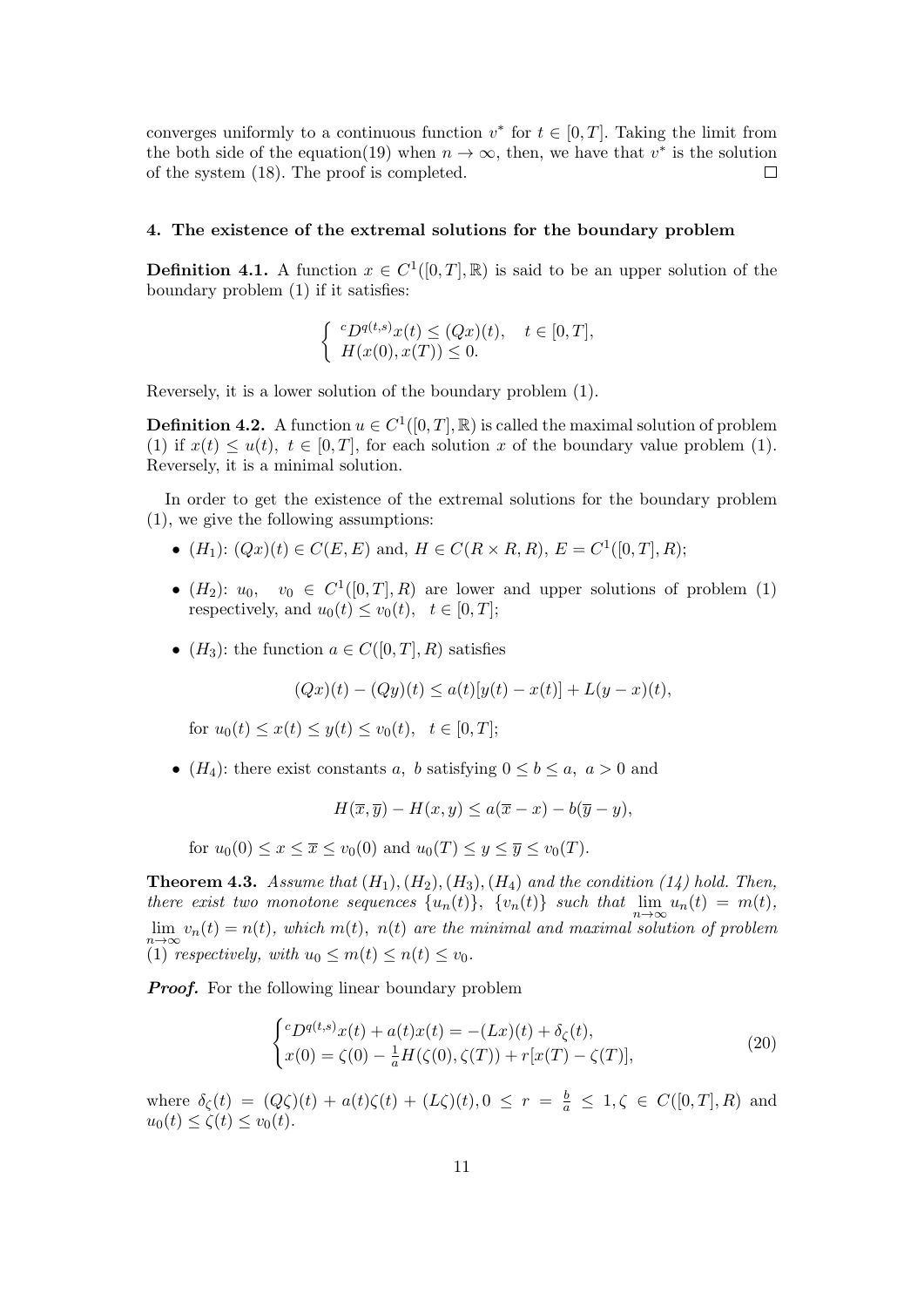Based on Theorem 3.3, the linear boundary problem (20) has a unique solution. We claim that each solution  $x(t)$  of the linear boundary problem (20) belongs to the set  $[u_0(t), v_0(t)], t \in [0, T],$  where  $[u_0, v_0] = \{x \in C([0, T], \mathbb{R}) : u_0(t) \leq x(t) \leq v_0(t)\}.$ It's obtained from  $(H_2)$  that

$$
{}^cD^{q(t,s)}u_0(t) \leq -a(t)u_0(t) - (Lu_0)(t) + \delta_{u_0}(t).
$$

Due to the condition  $(H_3)$ , we can get that

$$
(Qu_0)(t) - (Q\zeta)(t) \le a(t)[\zeta(t) - u_0] + L(\zeta - u_0)(t),
$$

then,  $\delta_{\zeta}(t) \geq \delta_{u_0}(t)$  which implies

$$
{}^{c}D^{q(t,s)}x(t) \geq -a(t)x(t) - (Lx)(t) + \delta_{u_0}(t).
$$

Thus,

$$
{}^{c}D^{q(t,s)}(u_{0}-x)(t) = {}^{c}D^{q(t,s)}u_{0}(t) - {}^{c}D^{q(t,s)}x(t)
$$
  
\n
$$
\leq -a(t)u_{0}(t) - (Lu_{0})(t) + \zeta_{u_{0}}(t) + a(t)x(t) + (Lx)(t) - \zeta_{u_{0}}(t)
$$
  
\n
$$
= -a(t)(u_{0}-x)(t) - L(u_{0}-x)(t)
$$

and

$$
(u_0 - x)(0) = u_0(0) - \zeta(0) + \frac{1}{a}H(\zeta(0), \zeta(T)) - r[x(T) - \zeta(T)].
$$

According to the condition  $(H_4)$ , it's obtained that

$$
H(\zeta(0), \zeta(T)) - H(u_0(0), u_0(T)) \le a(\zeta(0) - u_0(0)) - b(\zeta(T) - u_0(T)).
$$

Then,

$$
(u_0 - x)(0) \le u_0(0) - \zeta(0) + \frac{1}{a}H(\zeta(0), \zeta(T)) - r[x(T) - \zeta(T)]
$$
  
\n
$$
\le u_0(0) - \zeta(0) + \zeta(0) - u_0(0) - r\zeta(T) + ru_0(T) - r[x(T) - \zeta(T)]
$$
  
\n
$$
= r(u_0 - x)(T).
$$

Set  $P(t) = u_0(t) - x(t)$ , we have the following boundary problem:

$$
\begin{cases} ^cD^{q(t,s)}P(t) \leq -a(t)P(t) - (LP)(t), \\ P(0) \leq rP(T). \end{cases}
$$
\n(21)

Thus, in light of Theorem 3.2, we have the inequality  $P(t) \leq 0$ , and then  $u_0(t) \leq$  $x(t), t \in [0,T].$  As the same method, it can be showed that  $x(t) \le v_0(t), t \in [0,T].$ Thus,  $u_0(t) \leq x(t) \leq v_0(t)$ .

In the following step, we construct two kinds of sequences  $\{u_n\}, \{v_n\}$  which satisfy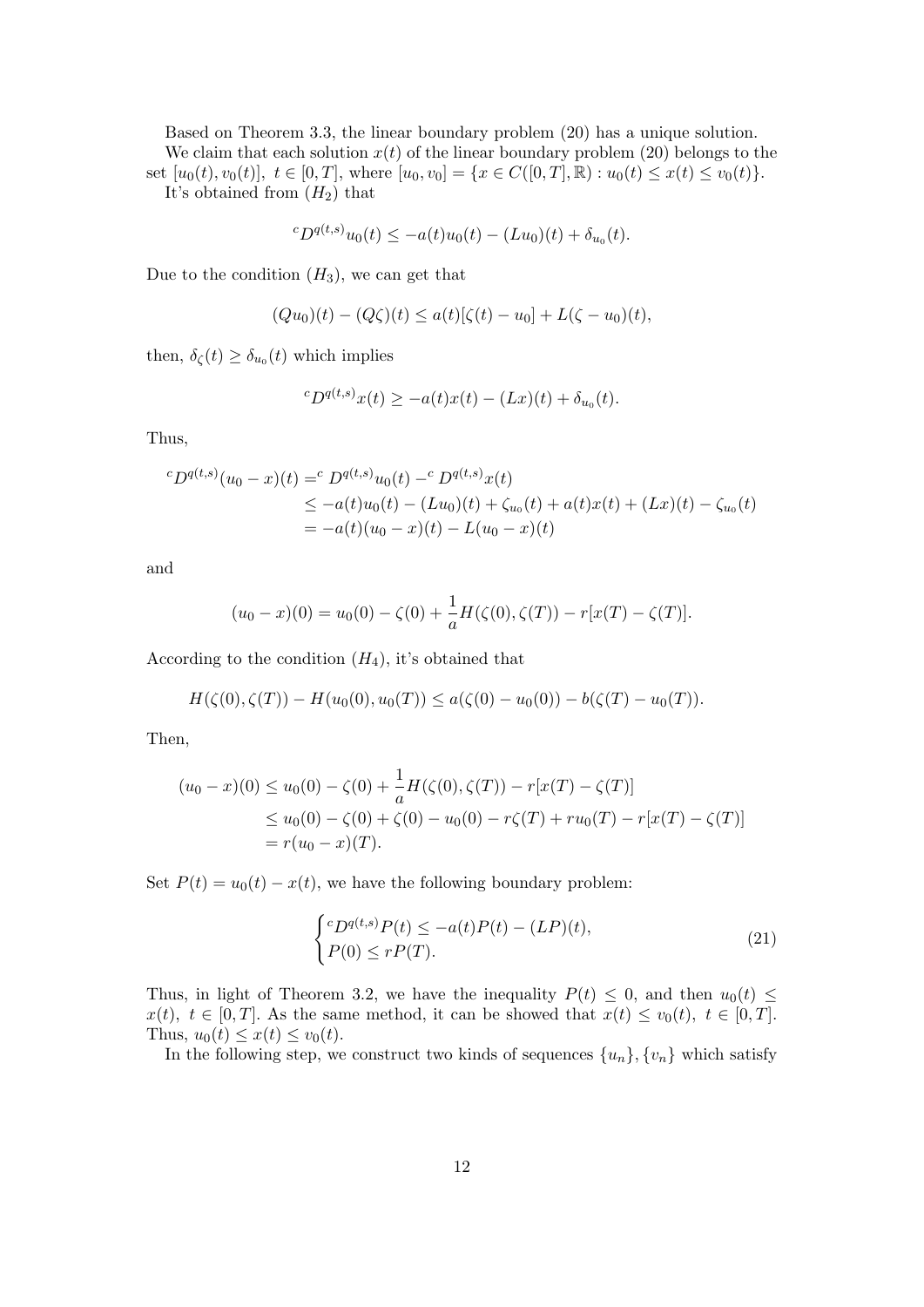the boundary value problem

$$
\begin{cases}^{c}D^{q(t,s)}u_{n+1}(t) = (Qu_n)(t) - L(u_{n+1} - u_n)(t) - a(t)[u_{n+1}(t) - u_n(t)],\\ u_{n+1}(0) = u_n(0) - \frac{1}{a}H(u_n(0), u_n(T)) + r[u_{n+1}(T) - u_n(T)], \end{cases}
$$
(22)

and

$$
\begin{cases} cD^{q(t,s)}v_{n+1}(t) = (Qv_n)(t) - L(v_{n+1} - v_n)(t) - a(t)[v_{n+1}(t) - v_n(t)], \\ v_{n+1}(0) = v_n(0) - \frac{1}{a}H(v_n(0), v_n(T)) + r[v_{n+1}(T) - v_n(T)]. \end{cases}
$$
(23)

From the above results of the boundary problem(20), it's obtained that each of the boundary value problem (22) and (23) have a solution in the sector  $[u_0(t), v_0(t)]$ .

We claim that

$$
u_0(t) \le u_1(t) \le u_2(t) \le \dots \le u_n(t) \le v_n(t) \le \dots \le v_2(t) \le v_1(t) \le v_0(t), \quad t \in [0, T].
$$

In fact, the process is divided into the following cases based on the induction method; (i): we show that  $u_0 \leq u_1$ . Since  $u_0$  is the lower solutions of problem (1), then, we have

$$
\begin{cases} \ ^{c}D^{q(t,s)}u_0(t) \leq (Qu_0)(t), \\ \ ^{c}D^{q(t,s)}u_1(t) = (Qu_0)(t) - (L(u_1 - u_0))(t) - a(t)[u_1(t) - u_0(t)]. \end{cases}
$$

Put  $P_1(t) = u_0(t) - u_1(t)$ , then,  $P_1(t)$  satisfies the following inequalities:

$$
{}^{c}D^{q(t,s)}P_{1}(t) = {}^{c}D^{q(t,s)}u_{0}(t) - {}^{c}D^{q(t,s)}u_{1}(t)
$$
  
\n
$$
\leq (Qu_{0})(t) - (Lu_{0})(t) - (Qu_{0})(t) + (Lu_{1})(t) + a(t)[u_{1}(t) - u_{0}(t)]
$$
  
\n
$$
= -a(t)P_{1}(t) - (LP_{1})(t).
$$

The boundary condition is listed as

$$
P_1(0) = u_0(0) - u_1(0) = \frac{1}{a}H(u_0(0), u_0(T)) - r[u_1(T) - u_0(T)] \le rP_1(T).
$$

It's showed that  $u_0 \leq u_1$ , for  $t \in [0, T]$  according to Theorem 3.2.

(ii): Assume  $u_{k-1}(t) \leq u_k(t)$ ,  $t \in [0,T]$ . By the induction hypothesis method, we claim  $u_k(t) \le u_{k+1}(t)$ ,  $t \in [0, T]$ .

Put  $P_{k+1}(t) = u_k(t) - u_{k+1}(t)$ , by simplifying the calculation, it's obtained from the condition  $(H_3)$  that,

$$
\begin{cases} ^cD^{q(t,s)}P_{k+1}(t) = -a(t)P_{k+1}(t) - (LP_{k+1})(t), \\ P_{k+1}(0) \le rP_{k+1}(T) \end{cases}
$$

which is transformed by

$$
{}^{c}D^{q(t,s)}P_{k+1}(t) = {}^{c}D^{q(t,s)}u_{k}(t) - {}^{c}D^{q(t,s)}u_{k+1}(t)
$$
  
=  $(Qu_{k-1})(t) - (Qu_{k})(t) - L(u_{k} - u_{k-1})(t) + L(u_{k+1} - u_{k})(t)$   
 $- a(t)[u_{k}(t) - u_{k-1}(t)] + a(t)[u_{k+1}(t) - u_{k}(t)]$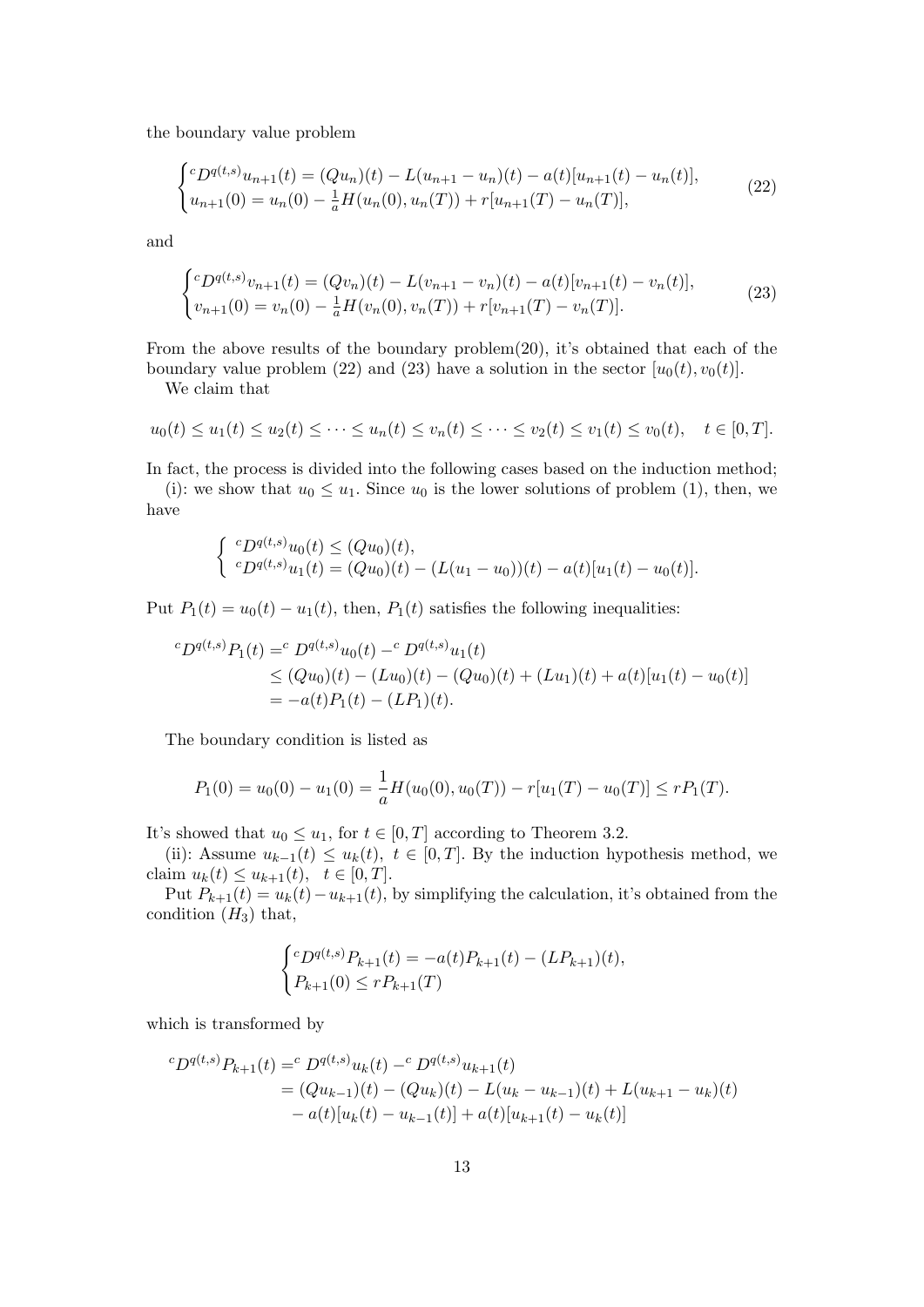$$
\leq a(t)[u_k(t) - u_{k-1}(t)] - L(u_k - u_{k+1})(t) - a(t)[u_k(t) - u_{k-1}(t)]
$$
  
+  $a(t)[u_{k+1}(t) - u_k(t)]$   
=  $-a(t)P_{k+1}(t) - (LP_{k+1})(t)$ 

and

$$
P_{k+1}(0) = u_k(0) - u_{k+1}(0)
$$
  
=  $u_{k-1}(0) - \frac{1}{a}H(u_{k-1}(0), u_{k-1}(T)) + r[u_k(T) - u_{k-1}(T)] - u_k(0)$   
+  $\frac{1}{a}H(u_k(0), u_k(T)) - r[u_{k+1}(T) - u_k(T)]$   
 $\leq u_{k-1}(0) - u_k(0) + \frac{1}{a}[a(u_k(0) - u_{k-1}(0)) - b(u_k(T) - u_{k-1}(T))]$   
+  $r[u_k(T) - u_{k-1}(T)] - r[u_{k+1}(T) - u_k(T)]$   
=  $rP_{k+1}(T)$ .

Then, the inequality  $u_k(t) \leq u_{k+1}(t)$ ,  $t \in [0,T]$  is true. Thus, by the inductive hypothesis, it's obtained that

$$
u_0(t) \le u_1(t) \le \dots \le u_k(t), \quad t \in [0, T].
$$

By the same way, it can be showed that

$$
v_k(t) \le v_{k-1}(t) \le \dots \le v_1(t) \le v_0(t), \quad t \in [0, T].
$$

(iii): The following is showed that  $u_n(t) \le v_n(t)$ ,  $t \in [0, T]$ ,  $n = 1, 2, \cdots$ . Set  $\widehat{P}_n = u_n - v_n$ . Similarly, the following inequality is true:

$$
\begin{cases} ^cD^{q(t,s)}\widehat{P}_n(t) = -a(t)\widehat{P}_n(t) - (L\widehat{P}_n)(t), \\ \widehat{P}_n(0) \le r\widehat{P}_n(T) \end{cases}
$$

which yields  $u_n(t) \le v_n(t)$ ,  $t \in [0, T]$ ,  $n = 1, 2, \cdots$  according to Theorem 3.2. Thus,

$$
u_0(t) \le u_1(t) \le \dots \le u_n(t) \le v_n(t) \le \dots \le v_1(t) \le v_0(t), \quad t \in [0, T].
$$

Then, it implies from standard arguments that

$$
\lim_{n \to \infty} u_n(t) = m(t) \text{ and } \lim_{n \to \infty} v_n(t) = n(t)
$$

uniformly on  $[0, T]$ , where  $m(t)$  and  $n(t)$  are the solutions of the boundary problem (1).

Lastly, we show that  $m(t)$  and  $n(t)$  are the extremal solutions of the boundary problem (1).

Suppose  $x(t)$  is any solution of the boundary problem (1) with  $x(t) \in [z_0, y_0]$  and for some  $k \geq 0$ ,  $u_{k-1}(t) \leq x(t) \leq v_{k-1}(t)$ ,  $t \in [0, T]$ .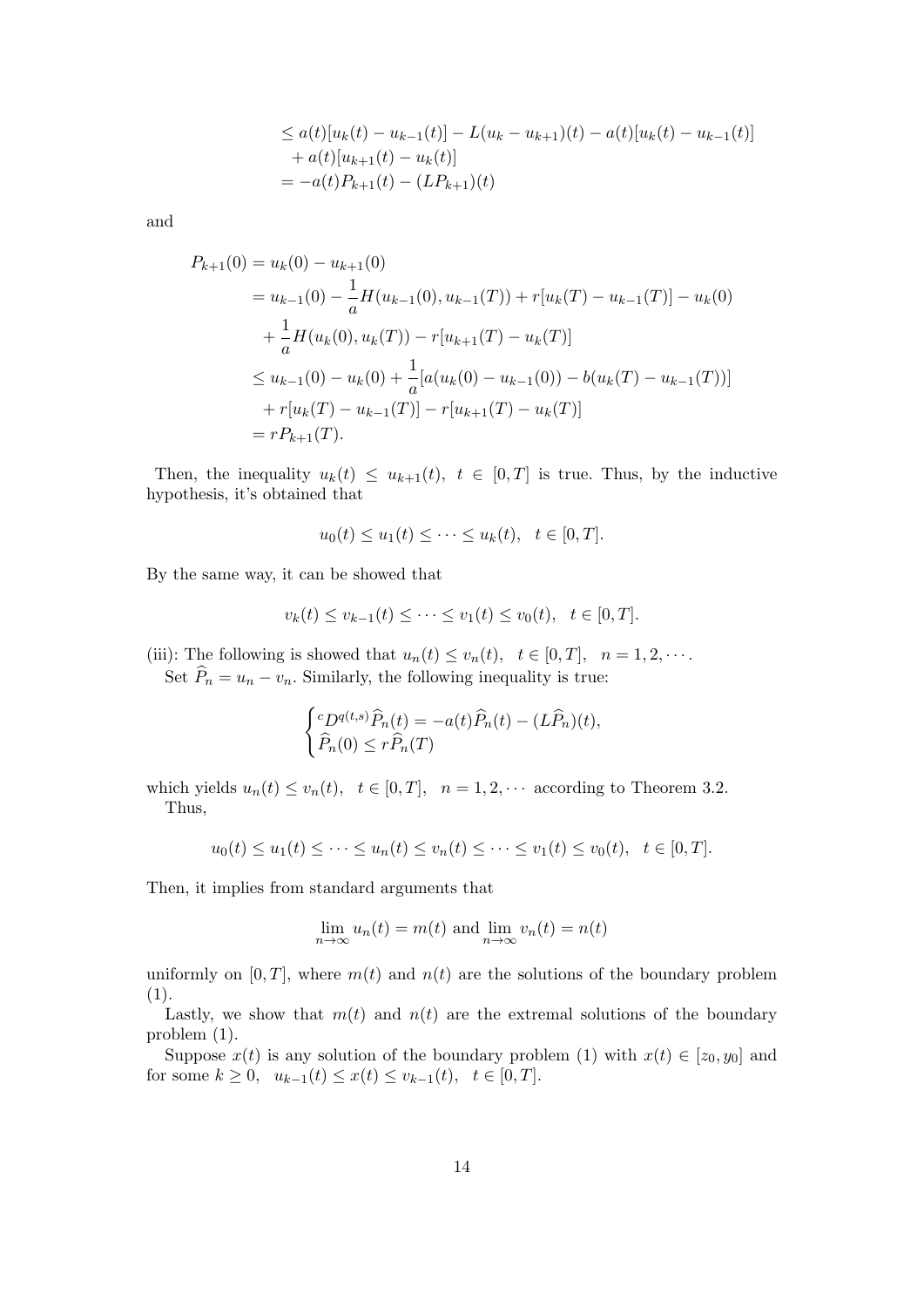Set  $\overline{p}(t) = u_k(t) - x(t)$ . From the condition  $(H_3)$ , we obtain that

$$
{}^{c}D^{q(t,s)}\overline{p}(t) = {}^{c}D^{q(t,s)}u_{k} - {}^{c}D^{q(t,s)}x(t)
$$
  
=  $(Qu_{k-1})(t) - L(u_{k} - u_{k-1})(t) - a(t)[u_{k}(t) - u_{k-1}(t)] - (Qx)(t)$   
 $\leq a(t)[x(t) - u_{k-1}(t)] + L(x - u_{k})(t) - a(t)[u_{k}(t) - u_{k-1}(t)]$   
 $\leq -a(t)\overline{p}(t) - (L\overline{p})(t).$ 

and  $\overline{p}(0) \leq r\overline{p}(T)$ . Based on Theorem 3.2, it implies that  $u_k(t) \leq x(t)$ . Similarly, by the same process, it yields  $x(t) \leq v_k(t)$ .

Thus, by inductive hypothesis, it follows that  $u_n(t) \leq x(t) \leq v_n(t)$ , for all  $n, t \in$ [0, T]. Then,  $m(t) \leq x(t) \leq n(t)$ , which completes the proof.  $\Box$ 

## 5. An illustrative example

Consider the linear boundary problem

$$
\begin{cases}\n^{c}D^{q(t,s)}x(t) = -a(t)x(t) + a(t)\sin(x(t)) - t \int_0^t sx(s)ds, \\
0 = e^{x(0)} - x(1) - \frac{3}{4},\n\end{cases} \tag{24}
$$

where  $a(t) \in C([0, 1], [0, \infty))$ , and  $(Qx)(t) = -a(t)x(t) + a(t)sin(x(t)) - t \int_0^t sx(s)ds$ . Set  $u_0(t) = 0$ ,  $v_0(t) = \delta$  with  $1 \leq \delta \leq \frac{\pi}{2}$  $\frac{\pi}{2}$ . Then

$$
(Qu_0)(t) = 0 = c D^{q(t,s)}x(t),
$$

$$
H(u_0(0), u_0(1)) = -\frac{1}{4} \le 0,
$$

$$
(Qv_0)(t) = -a(t)\delta + a(t)\sin\delta - \delta\frac{t^3}{2} \le -a(t)(\delta - \sin\delta) \le 0 = {^c D^{q(t,s)}}v_0(t),
$$

$$
H(v_0(0), v_0(1)) = e^{\delta} - \delta - \frac{3}{4} \ge 0,
$$

which means that  $u_0$ ,  $v_0$  are lower and upper solutions of problem (24), respectively. Besides,

$$
(Qx)(t) - (Qy)(t) = -a(t)[x(t) - y(t)] + a(t)[\sin(x(t)) - \sin(y(t))] - t \int_0^t s(x(s) - y(s))ds.
$$
  

$$
\leq a(t)[y(t) - x(t)] - t \int_0^t s(x(s) - y(s))ds
$$

for  $0 \leq x(t) \leq y(t) \leq \delta$ . Assume that

$$
\sup_{t\in[0,1]}\left\{\frac{\bar{T}}{\Gamma(q_2)}\int_0^t(t-s)^{q_2-1}I_0^{1-q_2}[e^{\int_0^s a(\tau)d\tau}s\int_0^s\xi e^{-\int_0^s a(\tau)d\tau}d\xi](s)ds\right\}\leq 1.
$$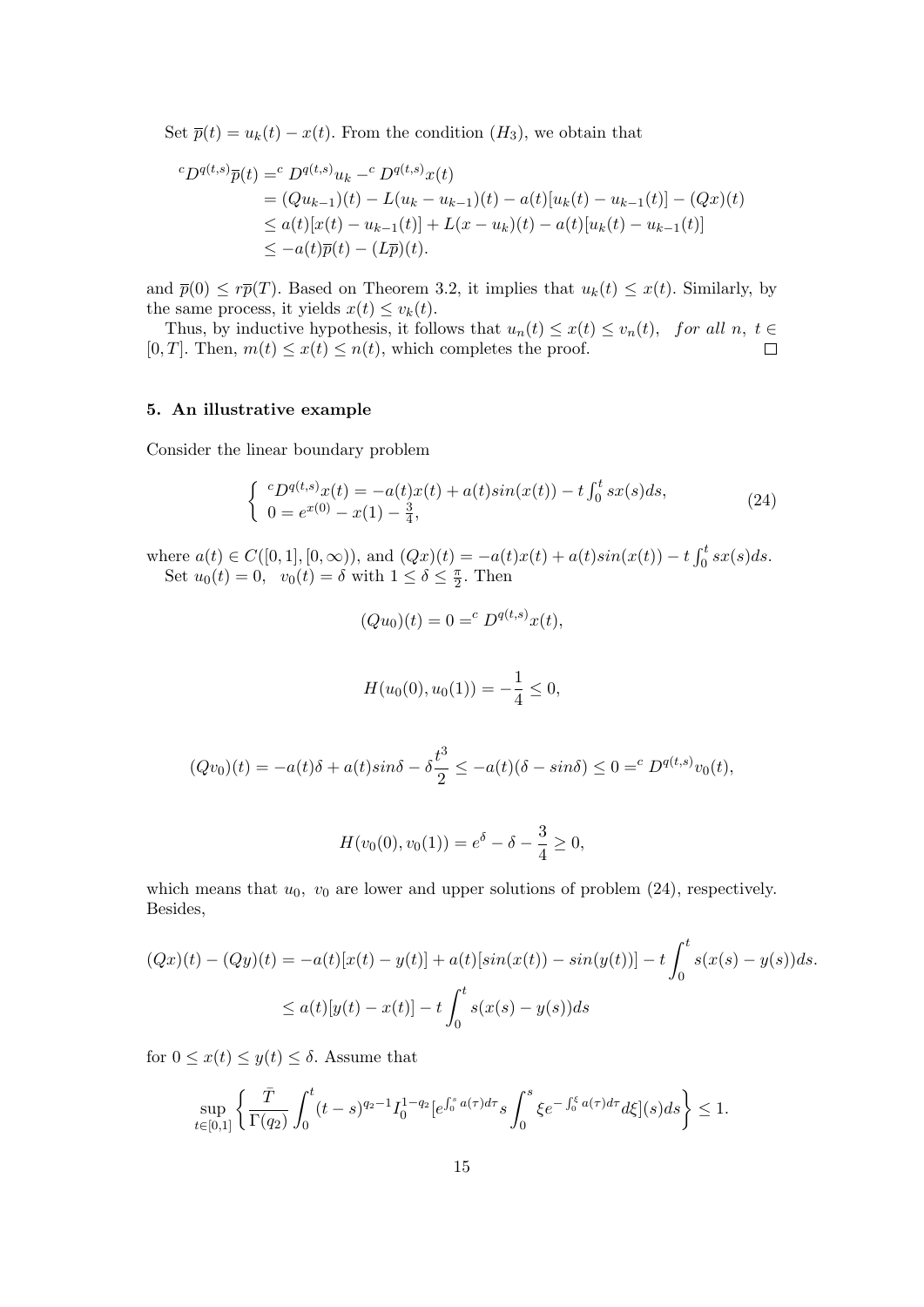Then, the extremal solutions of the boundary problem are existed (24).

#### 6. Conclusion

The present paper is focused on the two-point boundary value problem of VO fractional differential equation with causal operator. The relative theorems about the necessary inequality and the existence results of the solution have been proposed. Based on the monotone iterative technique, the existence result of the extremal solution for VO fractional differential equation with causal operator has been obtained by the lower and upper solution. Lastly, an example has been listed to illustrate the validity of the theoretical results.

### References

- [1] Atangana A, Koca I. Chaos in a simple nonlinear system with atangana–baleanu derivatives with fractional order. Chaos, Solitons & Fractals 2016; 89:447–454.
- [2] Atangana A, Baleanu D. New fractional derivatives with nonlocal and nonsingular kernel: Theory and application to heat transfer model. *Thermal Science* 2016; (20(2)):763–769.
- [3] Samko SG, Kilbas AA, Marichev OI. Fractional integrals and derivatives, Theory and Applications. Gordon and Breach: Yverdon, 1993.
- [4] Podlubny I. Fractional Differential Equations. Academic Press: San Diego, 1999.
- [5] Kilbas AA, Srivastava HM, Trujillo JJ. Theory and Applications of Fractional Differential Equations, North-Holland Mathematics Studies, vol. 204. Elsevier Science B.V.: Amsterdam, 2006.
- [6] Lorenzo CF, Hartley TT. Initialization, conceptualization, and application in the generalized (fractional) calculus.  $NASA/TP-1998-208415$  1998;.
- [7] Lorenzo CF, Hartley TT. Variable order and distributed order fractional operators. Nonlinear Dynamics 2002; 29(1-4):57–98.
- [8] Rossikhin YA, Shitikova MV. Application of fractional calculus for dynamic problems of solid mechanics: novel trends and recent results. Applied Mechanics Reviews 2010;  $63(1):010\,801$ .
- [9] Sakakibara S. Properties of vibration with fractional derivative damping of order 1/2. JSME International Journal Series C Mechanical Systems, Machine Elements and Manufacturing 1997; 40(3):393-399.
- [10] Sun H, Chen W, Chen Y. Variable-order fractional differential operators in anomalous diffusion modeling. Physica A: Statistical Mechanics and its Applications 2009; 388(21):4586–4592.
- [11] Sun H, Chen W, Wei H, Chen Y. A comparative study of constant-order and variable-order fractional models in characterizing memory property of systems. The European Physical Journal Special Topics 2011; 193(1):185.
- [12] Samko SG, Ross B. Integration and differentiation to a variable fractional order. Integral transforms and special functions 1993; 1(4):277–300.
- [13] Coimbra CF. Mechanics with variable-order differential operators. Annalen der Physik 2003; 12(11-12):692–703.
- [14] Odzijewicz T, Malinowska AB, Torres DFM. Fractional variational calculus of variable order. Advances in harmonic analysis and operator theory 2013; :291– 301.